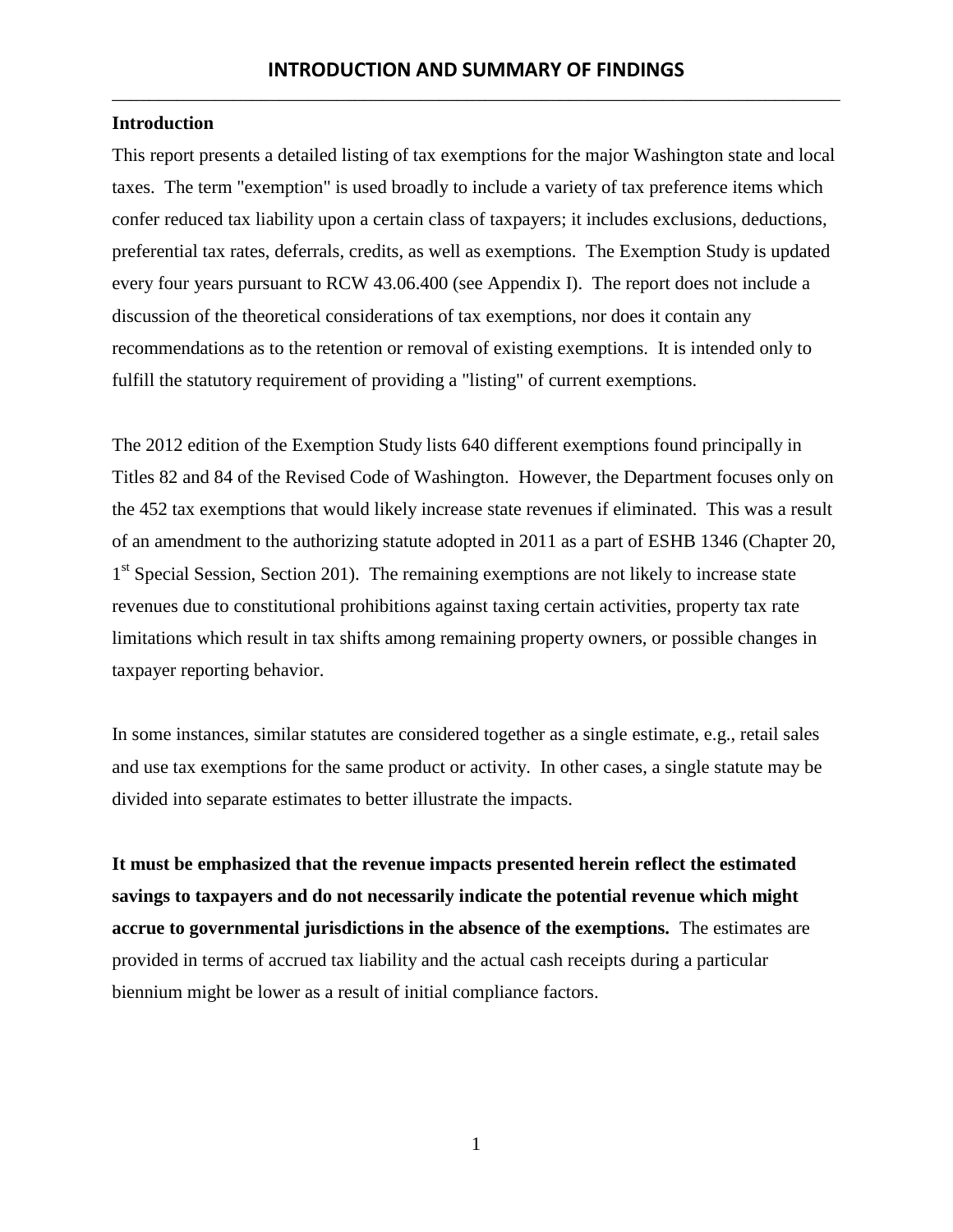#### **Summary of Findings**

In aggregate, the state and local impacts of the 452 tax exemptions combine for an estimated taxpayer savings of \$29.3 billion for the 2011-13 Biennium. A large majority of the impact for these exemptions - \$24 billion or 82 percent - is represented by exemptions from state taxes; exemptions from local government taxes amount to only \$5.3 billion. The reduced impact for local taxes is due to the almost total exclusion of property tax exemptions from the 2012 study.

Table 1 summarizes the number of exemptions and the distribution of state and local impacts for the various types of taxes considered in this report.

# **Table 1 SUMMARY OF TAX EXEMPTION IMPACTS BY TAX SOURCE**

|                             | 2012 Report<br>$#$ of | <b>Estimated Biennial Taxpayer Savings</b> |                                |              |  |
|-----------------------------|-----------------------|--------------------------------------------|--------------------------------|--------------|--|
| <b>Tax Source</b>           | Exemptions            |                                            | <b>State Taxes</b> Local Taxes | <b>TOTAL</b> |  |
| <b>Property Tax</b>         | 6                     | \$4.83                                     | \$4.54                         | \$9.37       |  |
| In Lieu Excise Taxes        | 35                    | 58.56                                      | 46.66                          | 105.22       |  |
| Business & Occupation Tax   | 176                   | 7,654.52                                   |                                | 7,654.52     |  |
| <b>Other Business Taxes</b> | 63                    | 819.22                                     |                                | 819.22       |  |
| Retail Sales & Use Tax      | 151                   | 12,098.98                                  | 4,777.95                       | 16,876.93    |  |
| <b>All Other Taxes</b>      | 21                    | 3,423.03                                   | 427.06                         | 3,850.09     |  |
| TOTAL                       | 452                   | \$24,059.14                                | \$5,256.21                     | \$29,315.35  |  |

# **Estimated Taxpayer Savings 2011-13 Biennium (\$ millions)**

\_\_\_\_\_\_\_\_\_\_\_\_\_\_\_\_\_\_\_\_\_\_\_\_\_\_\_\_\_\_\_\_\_\_\_\_\_\_\_\_\_\_\_\_\_\_\_\_\_\_\_\_\_\_\_\_\_\_\_\_\_\_\_\_\_\_\_\_\_\_\_\_\_\_\_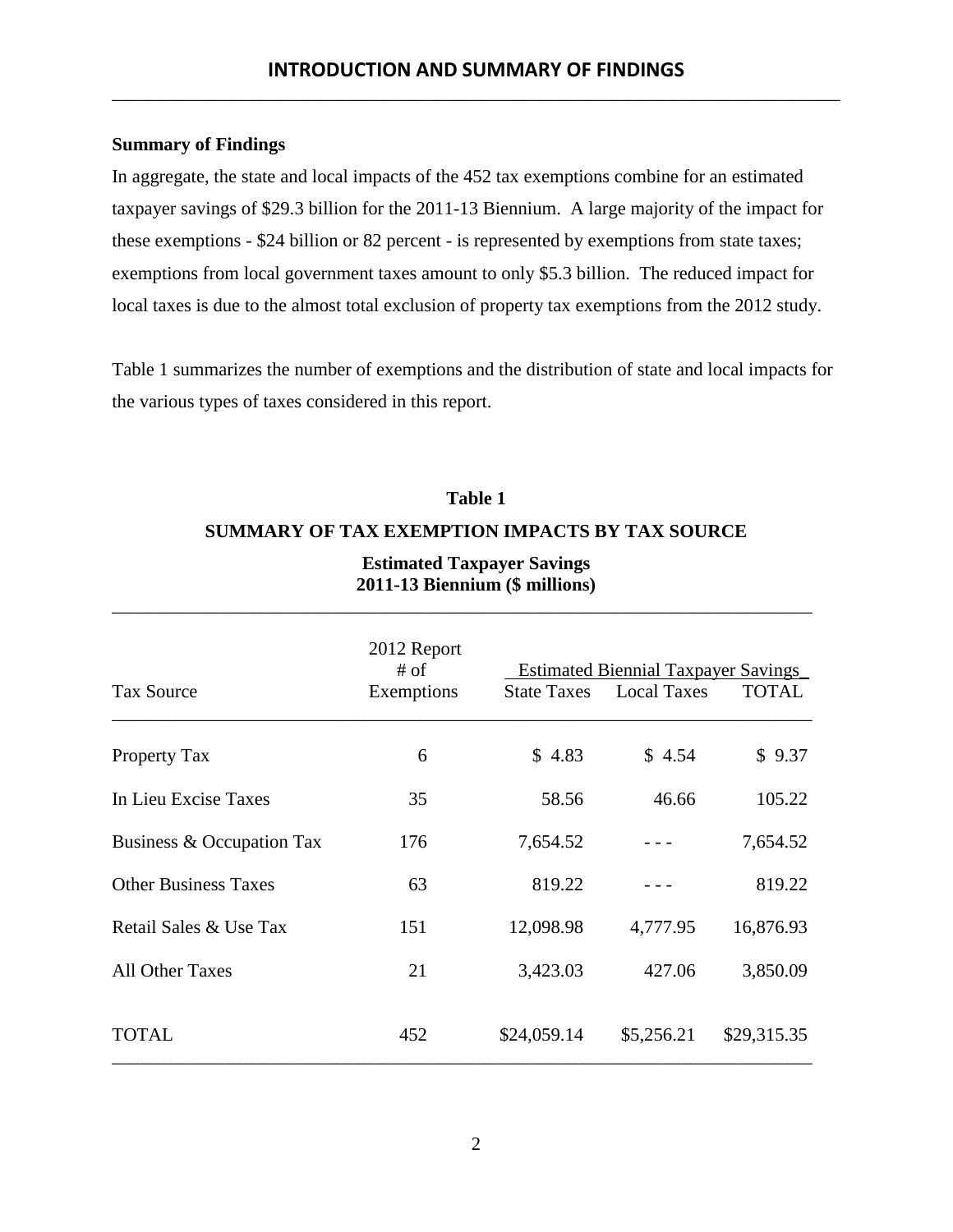Chart 1 shows the distribution of taxpayer savings by tax source, with the majority of the savings coming from sales/use tax exemptions. Business and occupation  $(B&O)$  tax exemptions also account for a large share of the state impact.



Nearly all of the local exemption impacts relate to local sales taxes. It should be noted that this study does not consider certain local taxes, such as the municipal business taxes, since they are locally administered.

Normally, the property tax is attributable for the largest tax exemption savings for taxpayers, especially the exemption of intangibles (money, stocks, bonds, etc). However, as noted above, the 2012 study considers only those statutes which would likely increase state revenues if eliminated. Because of the limits on taxing district revenues, nearly all of the property tax exemptions represent a shift in tax burdens, rather than actual revenue reductions. Repeal of property tax exemptions would result in a broader tax base, thereby lowering the levy rates for all taxpayers. Thus, the property tax plays a very small role in the impact of tax exemptions for this report.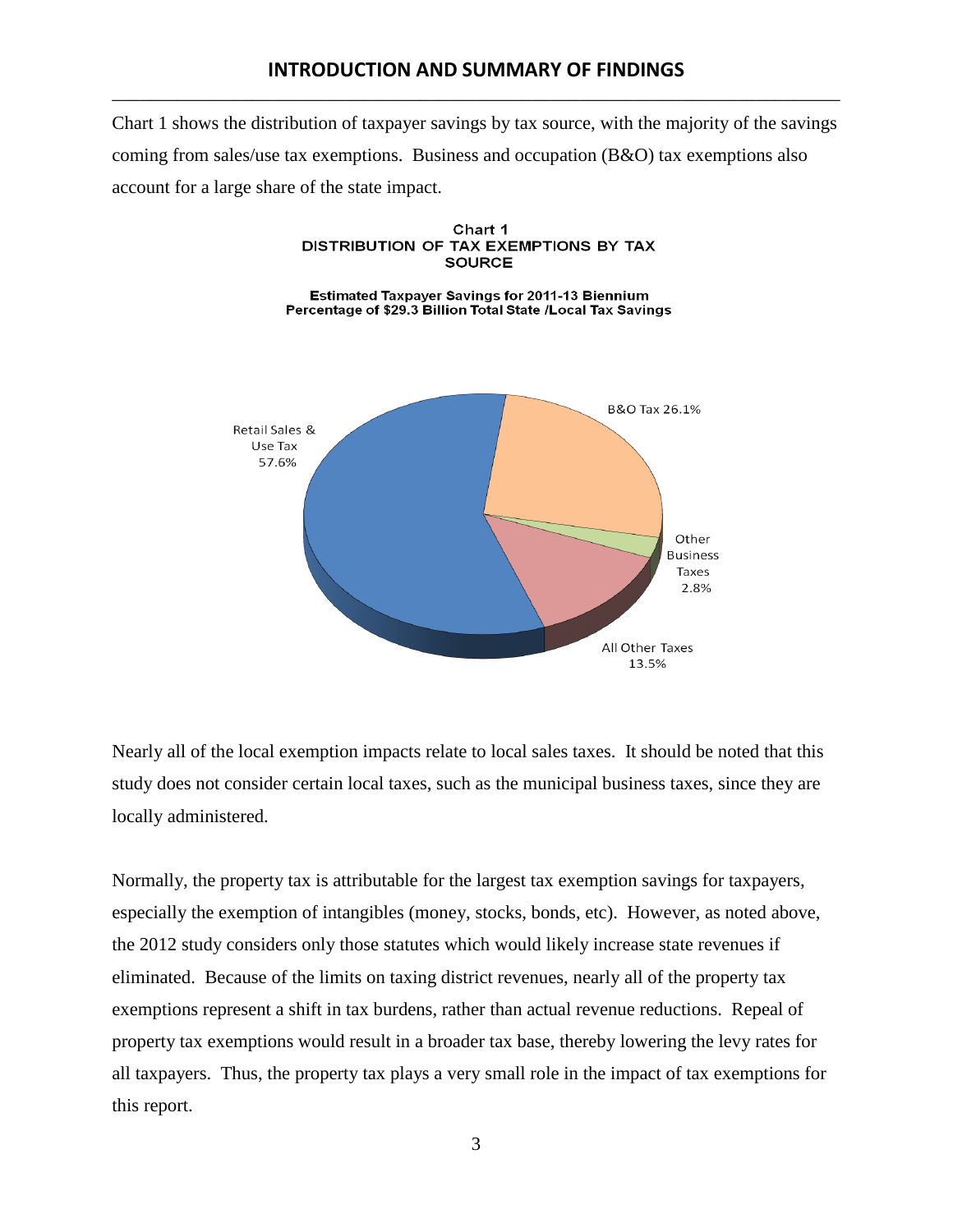Among the larger sales/use tax exemptions are the exclusion of personal and professional services, personal property brought into the state by nonresidents, vehicles used in interstate commerce, food for off-premises consumption, motor vehicle fuel, manufacturing machinery, and prescription drugs. By far the largest state B&O tax exemption is the exclusion of employee salaries/wages; this helps define the intended tax base by restricting the tax to business income.

#### **Exemptions vs. Revenues**

 $\overline{a}$ 

Table 2 and Chart 2 on the following page compare the estimated taxpayer savings resulting from exemptions for selected state tax sources with the forecasted revenues for those same sources. In the aggregate, these state exemptions amount to \$21.2 billion for the 2011-13 Biennium, while the projected revenues for these state sources total \$22.8 billion. For the state B&O tax and the real estate excise tax, the amount exempted exceeds the actual amount of expected revenue. For the retail sales/use tax and the public utility tax, the actual revenues exceed the impact of the exemptions. For the four state tax sources, the amount of taxpayer savings is nearly 50 percent of the potential tax base, if all exemptions were eliminated.

#### **Table 2**

#### **COMPARISON BETWEEN IMPACTS OF TAX EXEMPTIONS AND TAX REVENUES**

| <b>State Tax Source</b>       | <b>Estimated State</b><br>Revenue Impact<br>of Exemptions | Projected<br><b>State Tax</b><br>Revenues <sup>1</sup> | Exemptions<br>as a Percent<br>of Revenue | Exemptions<br>as a Percent<br>of Potential<br>Tax Base <sup>2</sup> |
|-------------------------------|-----------------------------------------------------------|--------------------------------------------------------|------------------------------------------|---------------------------------------------------------------------|
| State B&O Tax                 | \$7,654.5                                                 | \$6,540.9                                              | 117.0%                                   | 53.9%                                                               |
| Public Utility Tax            | 270.3                                                     | 805.1                                                  | 33.6                                     | 25.1                                                                |
| Retail Sales/Use Tax          | 12,099.0                                                  | 14,735.6                                               | 82.1                                     | 45.1                                                                |
| <b>Real Estate Excise Tax</b> | 1,136.2                                                   | 703.9                                                  | 161.4                                    | 61.7                                                                |
| <b>TOTAL</b>                  | \$21,160.0                                                | \$22,785.5                                             | 92.9%                                    | 48.2%                                                               |

#### **Selected Major State Tax Sources 2011-13 Biennium (\$ millions)**

<sup>&</sup>lt;sup>1</sup> Economic and Revenue Forecast, Office of the Forecast Council, November, 2011.

<sup>&</sup>lt;sup>2</sup> The total taxpayer savings from exemptions compared with the total exempt amount plus the projected revenue,

i.e., exemptions compared with the total potential revenue if the exemptions did not exist.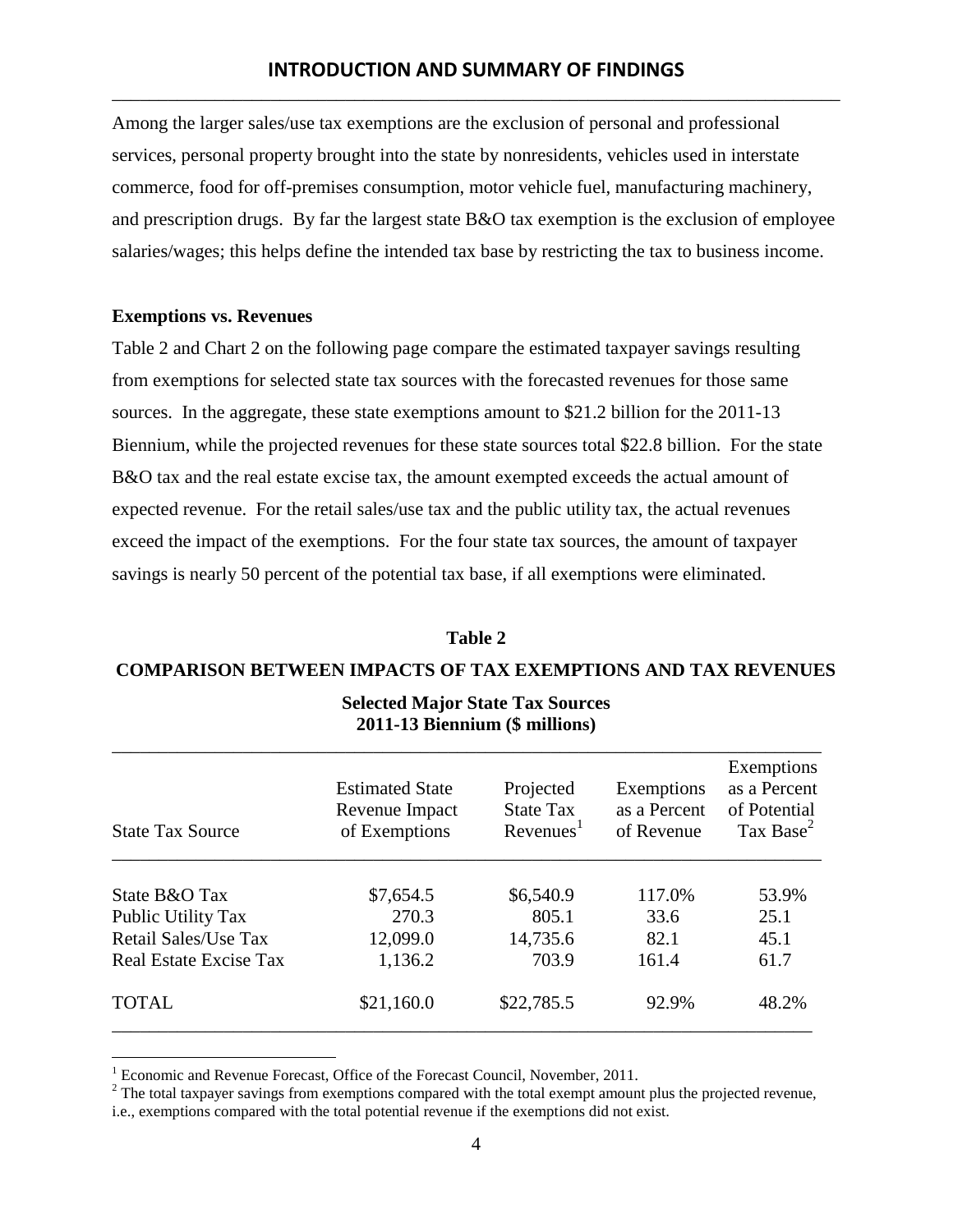#### Chart 2 **COMPARISON BETWEEN EXEMPTIONS AND REVENUES**

**Taxpayer Savings and Projected Revenue Collections** For Major State Taxes (Does Not Include Local)

2011-13 Biennium (\$ millions)



#### **Categorical Analysis**

Tax exemptions are established for a variety of reasons. In an attempt to present more meaningful data for the various types of exemptions, 14 categories were developed and each of the exemptions was assigned to the category which most closely represents its primary purpose or type of beneficiary. A brief description of the exemption categories appears below:

**Tax Base:** This category includes activities which were not intended by the Legislature to be included in the original tax base. For example, the state B&O tax is intended to tax the privilege of engaging in business. Working for an employer as an employee is not considered as engaging in business. There is a specific statutory exemption (RCW 82.04.360) to assure that employees are not subject to B&O tax, even though it was never the intention that the tax apply to salaries and wages.

5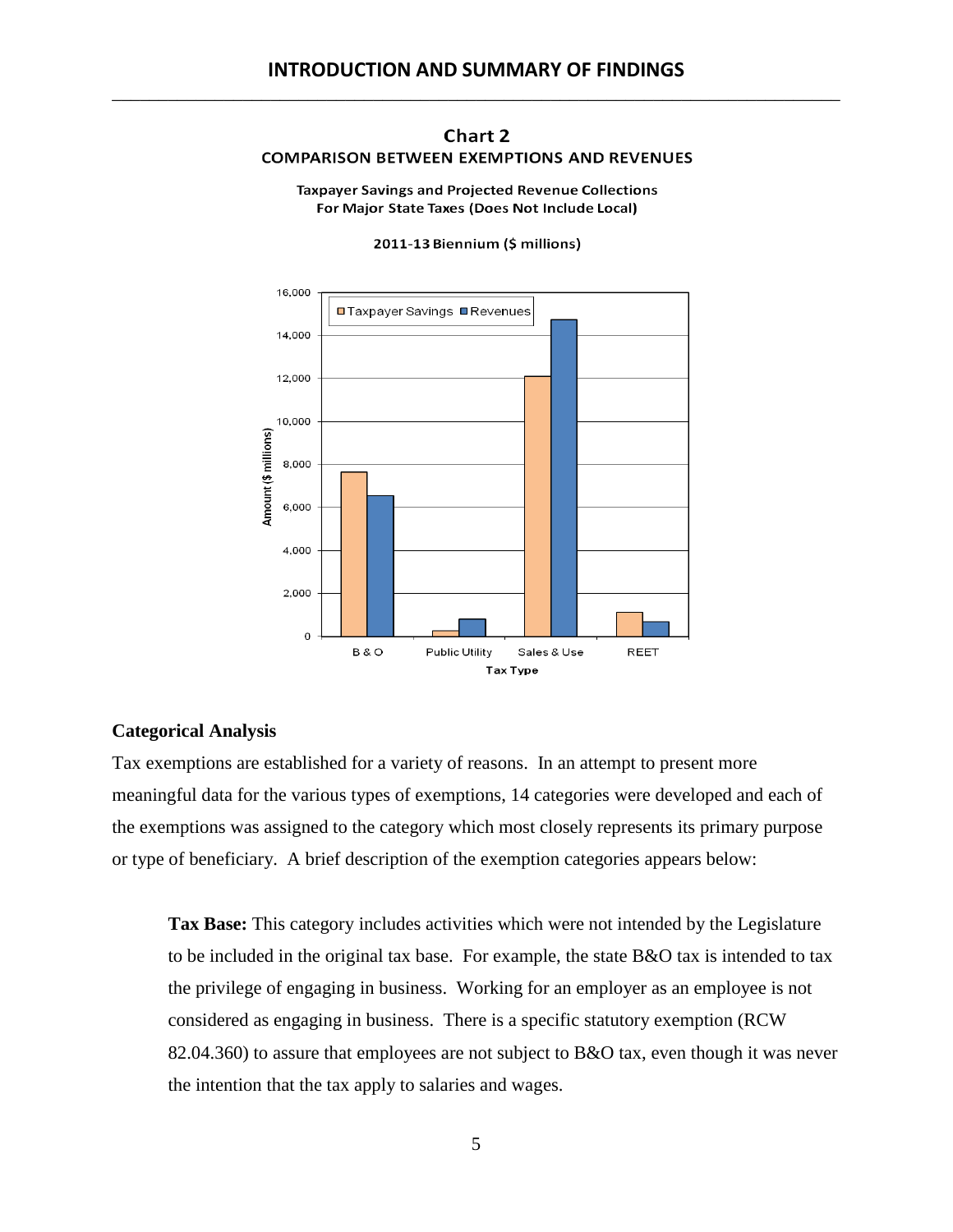**Government:** Governmental jurisdictions include the federal government, the state of Washington, local governments and foreign countries. In some instances these entities may be taxed, e.g., state and local jurisdictions pay retail sales tax on the acquisition of tangible personal property. Even the federal government is indirectly taxed through the use tax liability of contractors who install tangible personal property pursuant to federal construction contracts. However, for some other taxes, subjecting publicly owned property and governmental activities to tax would simply amount to a transfer of funds among jurisdictions.

**Commerce:** The U.S. Constitution prohibits direct taxation of interstate commerce. As a result, certain exemptions have been enacted to assure that Washington does not violate this requirement.

**Intangibles:** Wealth that is represented by intangible assets, such as money, stock and bonds, bank deposits and other securities, is exempt from property taxation. Because of its unique nature and the difficulty of distinguishing between intangibles that are owned by individuals and businesses, a separate category has been assigned.

**Services:** A major exclusion from the base of the retail sales tax is represented by services. Initially, the sales tax applied only to tangible personal property (i.e., goods). But over the years the base has been extended to certain other activities such as construction and repair services.

**Nonprofit Organizations:** There are a variety of property, B&O and sales tax exemptions provided for nonprofit organizations. This report further categorizes these exemptions according to the specific type or function of the organization:

| "H" | Health or social welfare organization |
|-----|---------------------------------------|
| "C" | Charitable or religious organization  |
| "A" | Arts or cultural organization         |

"O" - All other nonprofit groups.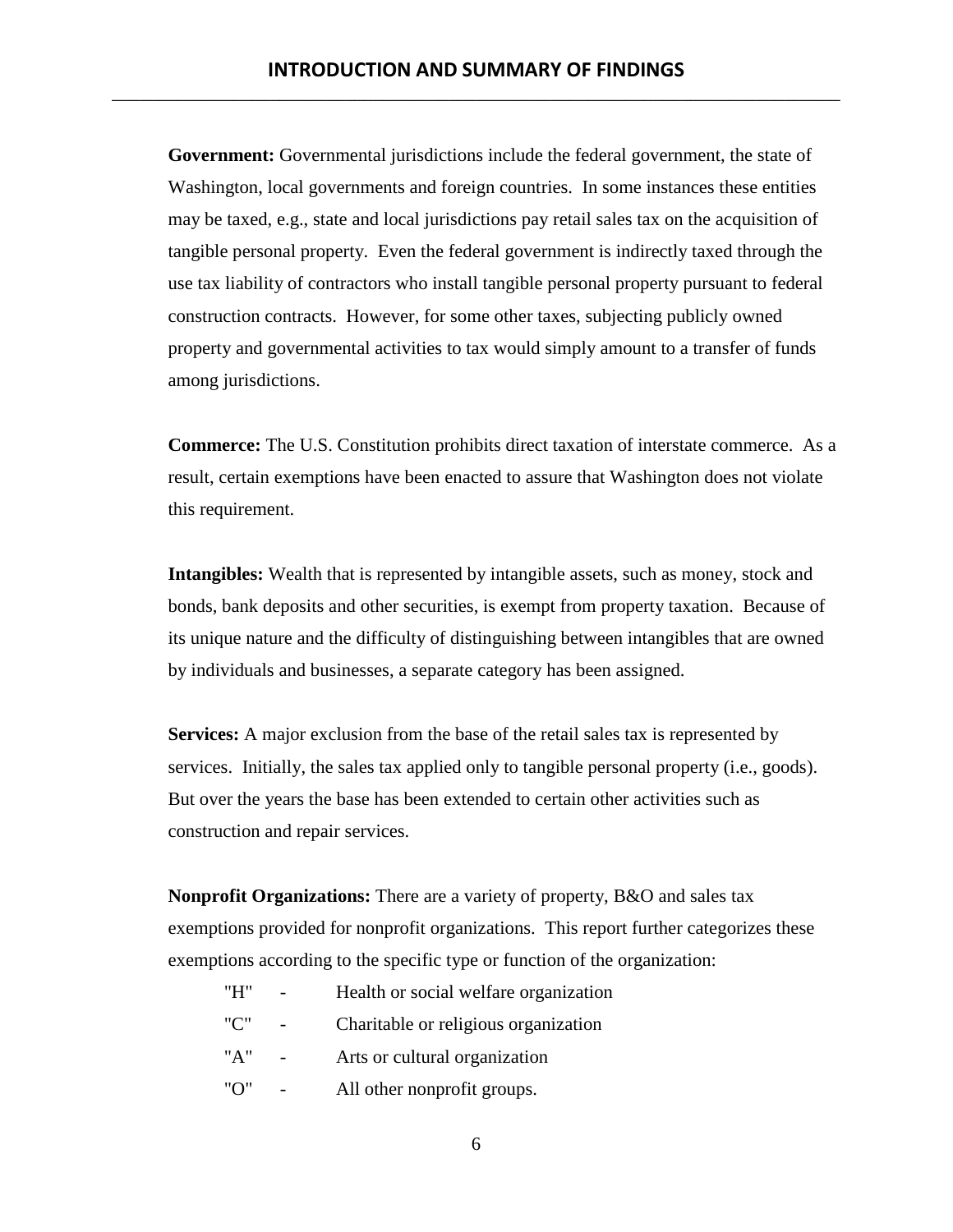**Individuals:** These exemptions generally benefit people, as opposed to businesses or other entities. The obvious example for this category is the sales tax exemption of food products for human consumption. Some exemptions in this category are directed toward a certain group of people, such as senior citizens.

**Business Incentives:** Some exemptions are "targeted" to encourage particular activities by businesses. Most often, these are intended to attract or retain a specific industry to Washington and create employment opportunities in this state. Other exemptions seek to encourage businesses to behave in a certain fashion, e.g., locate or expand in rural counties, invest in pollution control equipment, etc.

**Other Exemptions for Businesses:** Many other exemptions are provided for firms without specifically expecting a particular behavior, e.g., deductions for cash discounts and credit losses. These are generally enjoyed by most business entities.

**Agriculture:** Many exemptions have been adopted to assist the agricultural industry. The bulk of Washington's current excise taxes were adopted in the 1930s when the Great Depression was adversely impacting many industries, in particular the farming community.

**Other Exemptions:** Some exemptions do not fit conveniently into another grouping, so these are considered together in the "Other" category.

Table 3 summarizes the results of the categorical analysis. Exemptions for individuals are the leading category, representing 30 percent of the total taxpayer savings. Among the larger items in this category are the property tax exemption for household goods; use tax exemption for imported personal property of nonresidents; and sales tax exemptions for food, prescription drugs, motor vehicle fuel, trade-ins and local residential telephone service. The share of total exemptions for individuals would be much greater if it included their portion of the taxpayer savings for intangibles and services.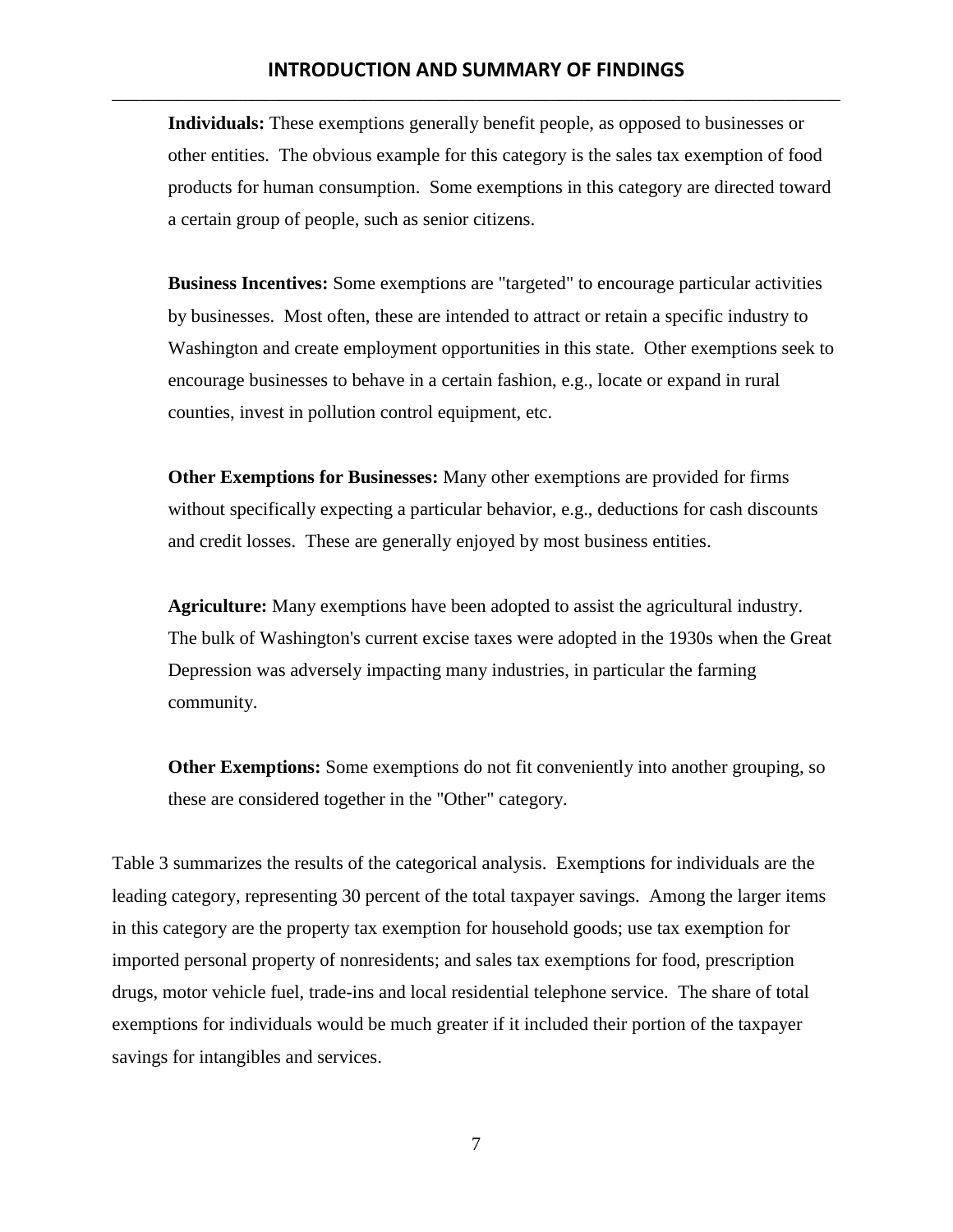# **Table 3**

# **TAX EXEMPTIONS BY CATEGORY**

**2011-13 Biennium (\$ millions)** \_\_\_\_\_\_\_\_\_\_\_\_\_\_\_\_\_\_\_\_\_\_\_\_\_\_\_\_\_\_\_\_\_\_\_\_\_\_\_\_\_\_\_\_\_\_\_\_\_\_\_\_\_\_\_\_\_\_\_\_\_\_\_\_\_\_\_\_\_\_\_\_\_\_\_\_\_

|                                                                                                                                           | Number of Exemptions       |                          |                                          | <b>Taxpayer Savings</b>          |  |
|-------------------------------------------------------------------------------------------------------------------------------------------|----------------------------|--------------------------|------------------------------------------|----------------------------------|--|
| Category                                                                                                                                  | <b>Current Law</b>         | 2012 Study               | Amount                                   | % of Total                       |  |
|                                                                                                                                           |                            |                          |                                          |                                  |  |
| Tax base                                                                                                                                  | 78                         | 51                       | \$7,883.8                                | 26.9%                            |  |
| Government                                                                                                                                | 80                         | 41                       | 391.7                                    | 1.3                              |  |
| Commerce                                                                                                                                  | 23                         | 9                        | 2,204.2                                  | 7.5                              |  |
| Intangibles                                                                                                                               | $\mathbf{1}$               | $\boldsymbol{0}$         | $ -$                                     | $ -$                             |  |
| <b>Services</b>                                                                                                                           | 3                          | 3                        | 4,933.6                                  | 16.8                             |  |
| Nonprofit organizations:<br>Health or social welfare<br>Charitable or religious<br>Arts or cultural<br>Other organizations<br>Individuals | 39<br>12<br>10<br>28<br>53 | 22<br>6<br>5<br>15<br>35 | 492.0<br>23.4<br>15.0<br>51.7<br>8,869.0 | 1.7<br>0.1<br>0.1<br>0.2<br>30.2 |  |
| <b>Business incentive</b>                                                                                                                 | 113                        | 94                       | 1,739.6                                  | 5.9                              |  |
| Other business                                                                                                                            | 108                        | 96                       | 1,021.4                                  | 3.5                              |  |
| Agriculture                                                                                                                               | 60                         | 53                       | 588.2                                    | 2.0                              |  |
| Other                                                                                                                                     | 32                         | 22                       | 1,101.8                                  | 3.8                              |  |
| <b>TOTAL</b>                                                                                                                              | 640                        | 452                      | \$29,315.4                               | 100.0%                           |  |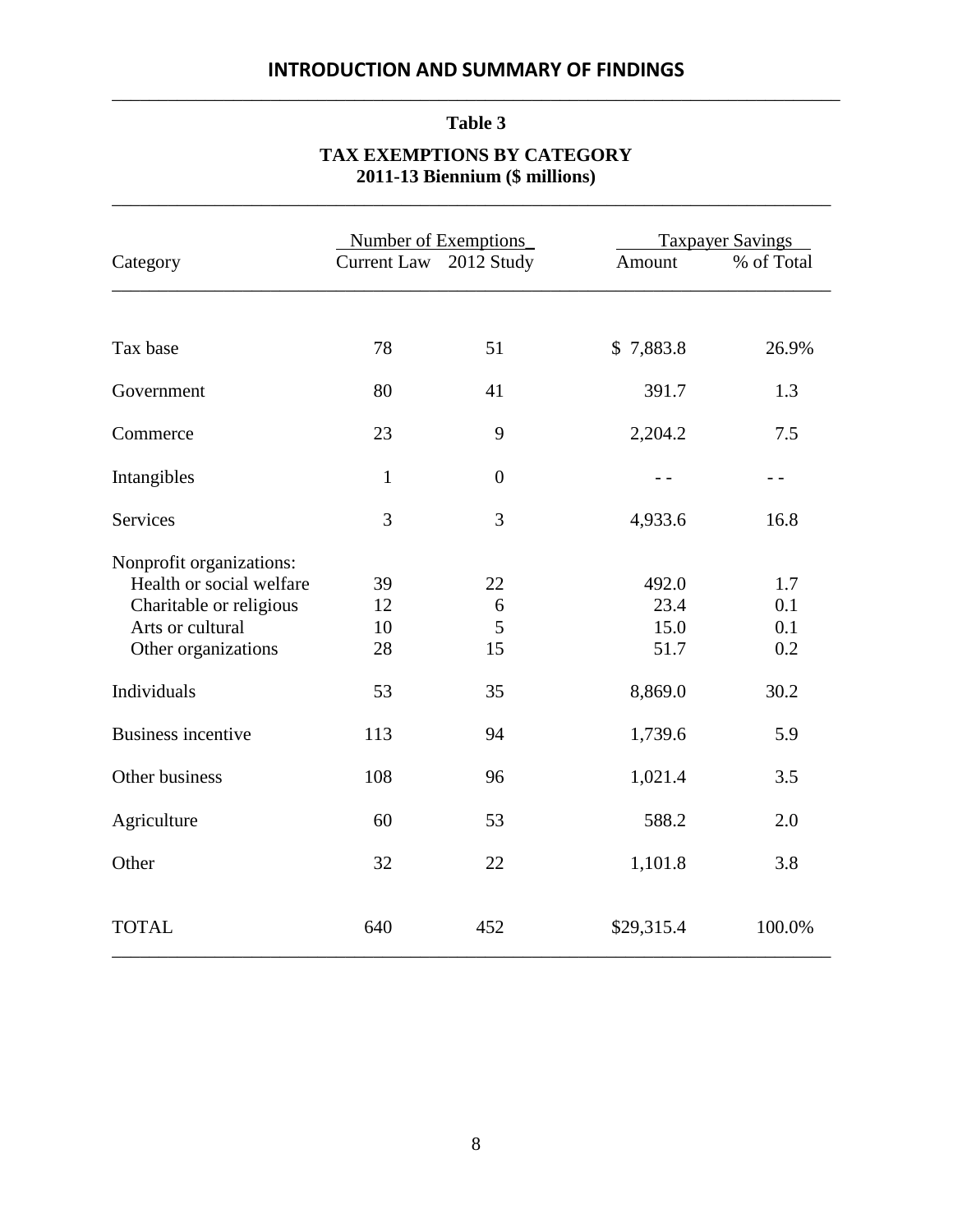Exemption categories over which the Legislature has the least discretion are Tax Base and Commerce. Exemptions in these categories are either required for constitutional reasons or would involve a significant departure from current tax policy to eliminate them. Those in the Government category, likewise, have little potential for repeal. Taken together, the exemptions in these three categories represent over one-third of the total taxpayer savings.

Two classes of exemptions reflect long-standing and fundamental tax policy: the property tax exemption for intangibles and the sales tax exemption for services. The latter category represents nearly \$5 billion in foregone sales tax revenue. Significant revision in either category would involve a major tax policy change.

Exemptions for businesses are assigned to one of three groupings: Business Incentives, Other Business, or Agriculture. These categories account for 243 out of the 452 exemptions considered in the 2012 report – well over one-half of the total exemptions. However, the aggregate impact for business-related exemptions is relatively small – barely 11 percent of the total taxpayer savings. Dominating the business tax exemptions are the sales tax exemption for manufacturing machinery and equipment, the reduced B&O tax rates and tax credits for aerospace-related activities, and agricultural exemptions, including the B&O tax exemption for farmers, and the sales tax exemptions for feed, seed, and fertilizers.

The 45 exemptions provided for nonprofit organizations account for a very small portion – approximately 2 percent - of the total taxpayer savings. Finally, the 22 exemptions assigned to the "Other" category represent 3.8 percent of the foregone revenues.

9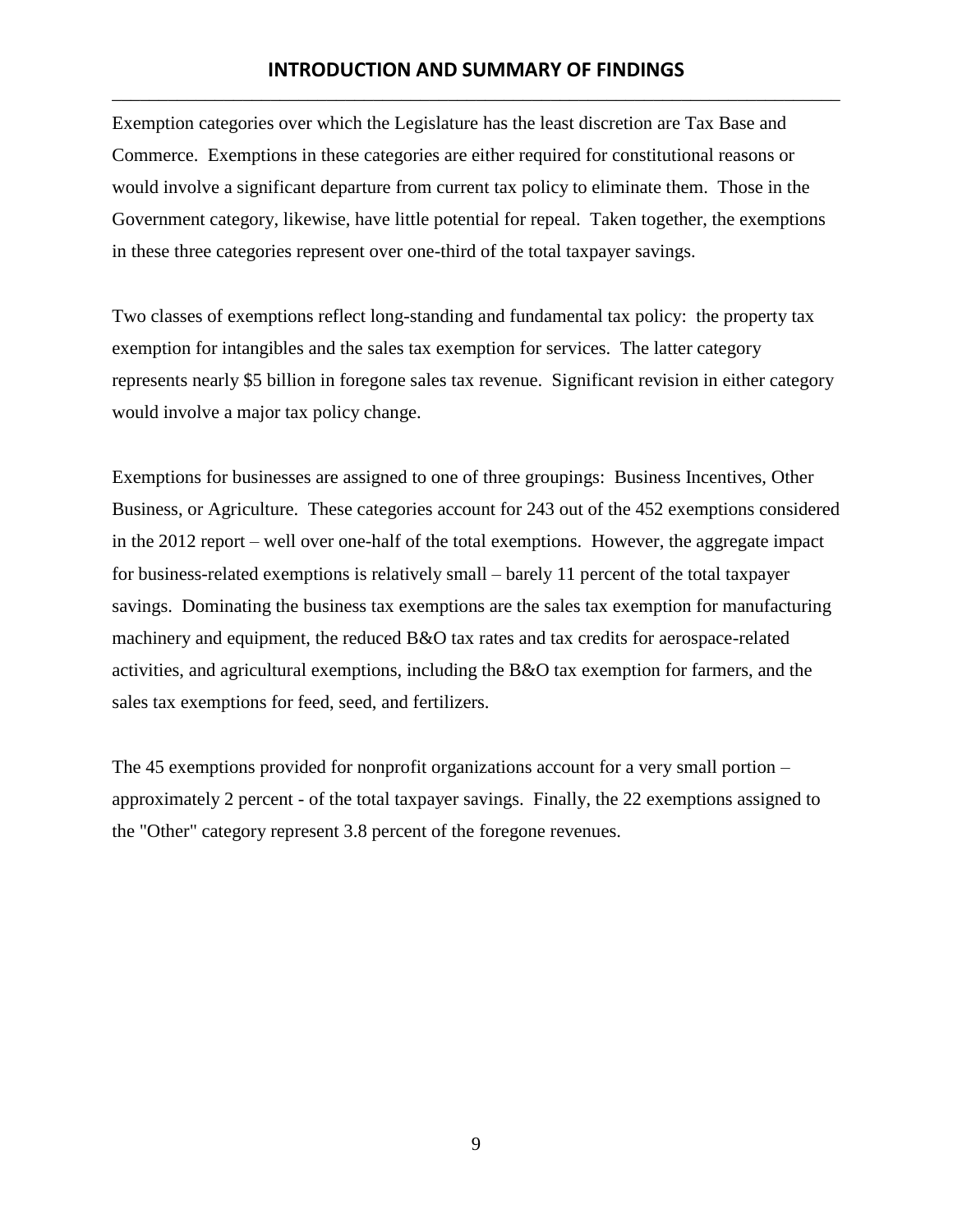## **Exemption History**

Table 4 and Chart 3 trace the evolution of tax exemption statutes over time, starting in Washington's territorial days.

Until 1935, no more than half a dozen new exemptions appeared in any single year. With the adoption of the Revenue Act of 1935 came 42 new exemption statutes. These were associated with the retail sales/use tax, business and occupation tax, and various other new state excise taxes.

| Year    |                | Year           |                | Year         |                |
|---------|----------------|----------------|----------------|--------------|----------------|
| Adopted | <b>Number</b>  | <b>Adopted</b> | <b>Number</b>  | Adopted      | <b>Number</b>  |
| 1854    | $\overline{4}$ | 1959           | $\overline{4}$ | 1992         | $\overline{4}$ |
| 1871    | $\mathbf{1}$   | 1961           | 5              | 1993         | 11             |
| 1886    | $\mathbf{1}$   | 1963           | $\overline{4}$ | 1994         | 6              |
| 1889    | 5              | 1965           | 9              | 1995         | 17             |
| 1890    | 3              | 1967           | 16             | 1996         | 11             |
| 1891    | $\overline{2}$ | 1970           | 12             | 1997         | 18             |
| 1911    | $\mathbf{1}$   | 1971           | 13             | 1998         | 20             |
| 1915    | 3              | 1972           | $\mathbf{1}$   | 1999         | $\overline{7}$ |
| 1923    | $\overline{4}$ | 1973           | 5              | 2000         | $\overline{7}$ |
| 1925    | $\overline{c}$ | 1974           | 5              | 2001         | 21             |
| 1929    | $\mathbf{1}$   | 1975           | 10             | 2002         | 5              |
| 1931    | $\overline{4}$ | 1976           | 11             | 2003         | 34             |
| 1933    | 5              | 1977           | $\overline{4}$ | 2004         | 18             |
| 1935    | 42             | 1979           | 13             | 2005         | 25             |
| 1937    | $\mathfrak{Z}$ | 1980           | 12             | 2006         | 19             |
| 1939    | $\mathbf{1}$   | 1981           | 9              | 2007         | 19             |
| 1940    | $\overline{2}$ | 1982           | $\overline{4}$ | 2008         | 15             |
| 1941    | $\mathbf{1}$   | 1983           | 15             | 2009         | 15             |
| 1943    | 3              | 1984           | 6              | 2010         | 12             |
| 1945    | 5              | 1985           | 9              | 2011         | 11             |
| 1947    | $\overline{4}$ | 1986           | 6              | 2012         | 3              |
| 1949    | 10             | 1987           | 14             |              |                |
| 1951    | $\overline{2}$ | 1988           | 3              |              |                |
| 1955    | $\overline{4}$ | 1989           | 29             | <b>TOTAL</b> | 640            |
| 1957    | $\mathbf{1}$   | 1991           | 9              |              |                |

### **Table 4 CURRENT TAX EXEMPTIONS BY YEAR OF ENACTMENT** \_\_\_\_\_\_\_\_\_\_\_\_\_\_\_\_\_\_\_\_\_\_\_\_\_\_\_\_\_\_\_\_\_\_\_\_\_\_\_\_\_\_\_\_\_\_\_\_\_\_\_\_\_\_\_\_\_\_\_\_\_\_\_\_\_\_\_\_\_\_\_\_\_\_\_